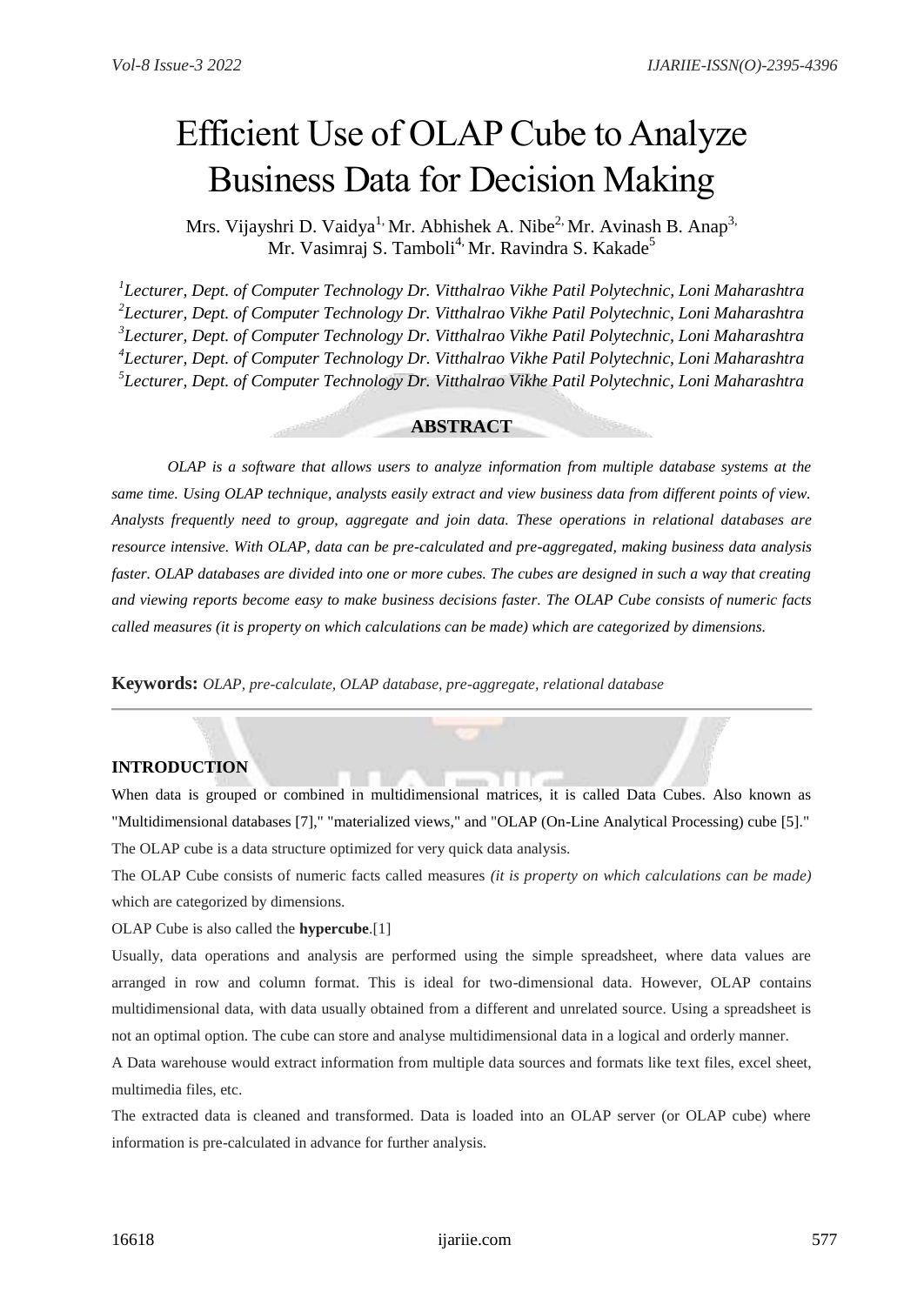# **OLAP CUBE OPERATIONS**

[2] Consider the data of a shop for items sold per quarter in the different cities. The data is shown in the table. In this 2D representation, the sales for different cities are shown for the time dimension (organized in quarters) and the item dimension (classified according to the types of an item sold). The fact or measure displayed in rupee sold (in thousands).

|                | Location=Surat |      |                  |                    | Location=Baroda |      |                  |                    | Location=Mumbai |      |                  |                    | Location=Pune |      |                  |                |
|----------------|----------------|------|------------------|--------------------|-----------------|------|------------------|--------------------|-----------------|------|------------------|--------------------|---------------|------|------------------|----------------|
|                | Item           |      |                  |                    | Item            |      |                  |                    | Item            |      |                  |                    | Item          |      |                  |                |
| Ti<br>me       | Egg            | Milk | <b>Bre</b><br>ad | <b>Bisc</b><br>uit | Egg             | Milk | <b>Brea</b><br>d | <b>Bisc</b><br>uit | Egg             | Milk | <b>Bre</b><br>ad | <b>Bisc</b><br>uit | Egg           | Milk | <b>Bre</b><br>ad | <b>Biscuit</b> |
| Q1             | 340            | 360  | 20               | 10                 | 435             | 460  | 20               | 15                 | 390             | 385  | 20               | 39                 | 260           | 508  | 15               | 60             |
| Q <sub>2</sub> | 490            | 490  | 16               | 50                 | 389             | 385  | 45               | 35                 | 463             | 366  | 25               | 48                 | 390           | 256  | 20               | 90             |
| Q <sub>3</sub> | 680            | 583  | 46               | 43                 | 684             | 490  | 39               | 48                 | 568             | 594  | 36               | 39                 | 436           | 396  | 50               | 40             |
| Q4             | 535            | 694  | 39               | 38                 | 335             | 365  | 83               | 35                 | 338             | 484  | 48               | 80                 | 528           | 483  | 35               | 50             |

# **Table 1.1: 2D Representation of Data**

The data from above table can be represented in the form of a 3D (3-Dimensional) data cube [4], as shown in fig:



**Fig 1.1: 3-Dimensional Data Cube (OLAP Cube)**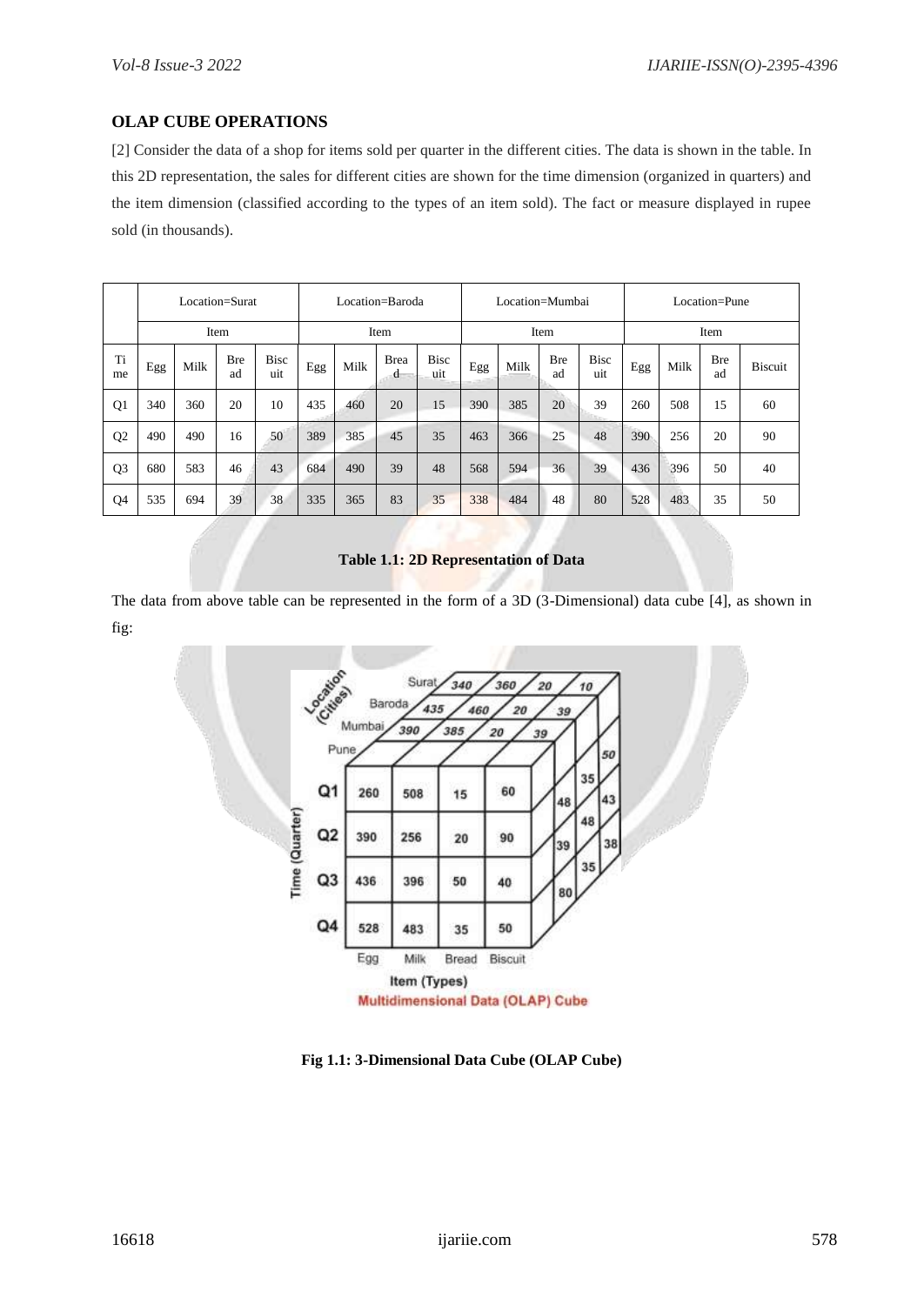# **ROLL-UP OPERATION:**

Roll-up [3] is also known as "consolidation" or "aggregation." The Roll-up operation can be performed in 2 ways

- a. Reducing dimensions
- b. Climbing up concept hierarchy. Concept hierarchy is a system of grouping things based on their order or level.

Consider the following diagram:

In this overview section, roll-up operation performed by climbing up (merging) in concept hierarchy of **Location dimension (City to State)** [6]





- In this example, cities Pune and Mumbai are rolled up into State Maharashtra.
- The sales figure of Pune and Mumbai are 260 and 390 respectively. They become 650 after roll-up.
- In this aggregation process, data is location hierarchy moves up from city to the state.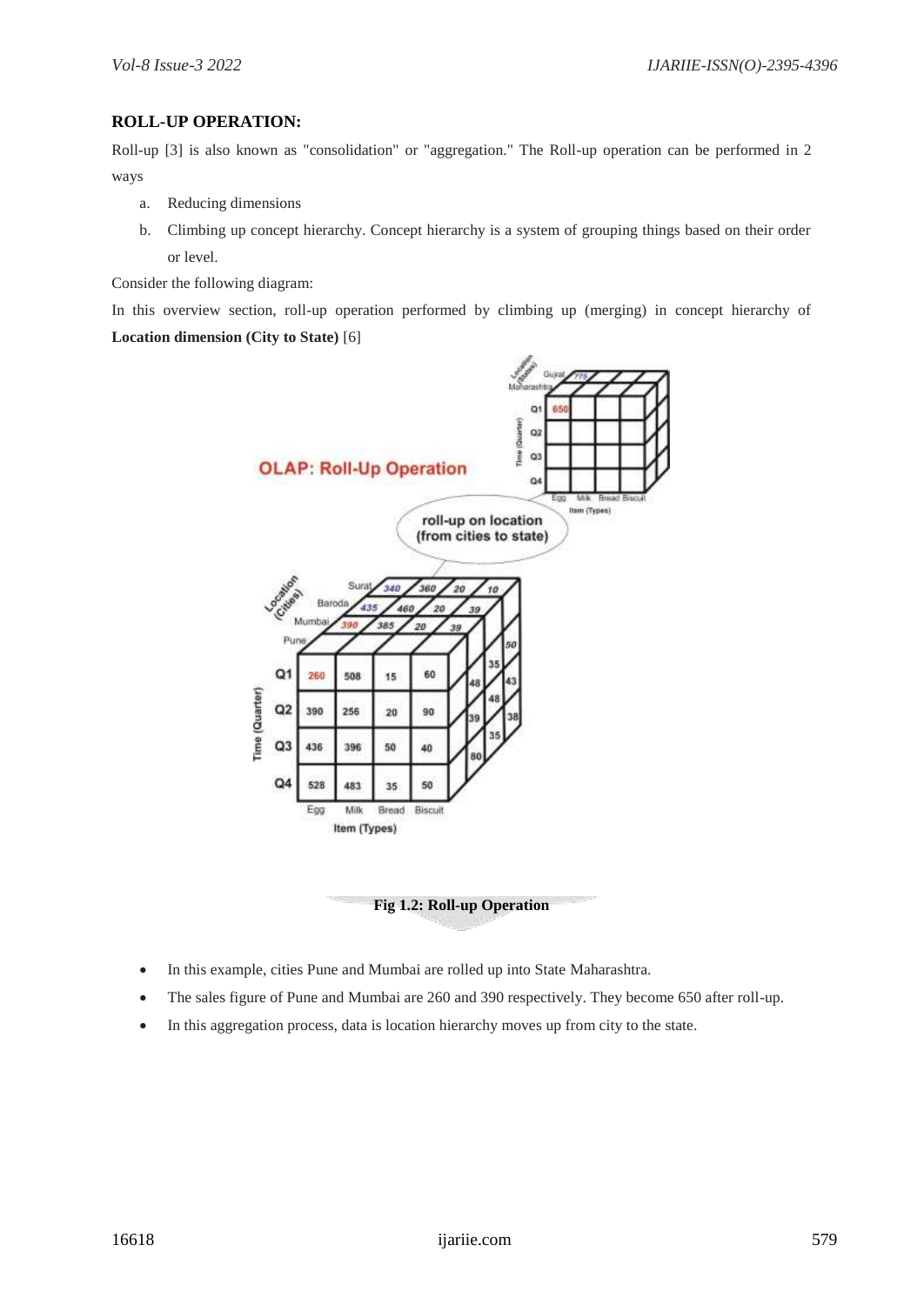# **DRILL-DOWN OPERATION:**

In drill-down data is fragmented (divided) into smaller parts. It is the opposite of the rollup process. It can be done via

- a. Moving down in the concept hierarchy.
- b. Increasing a dimension.

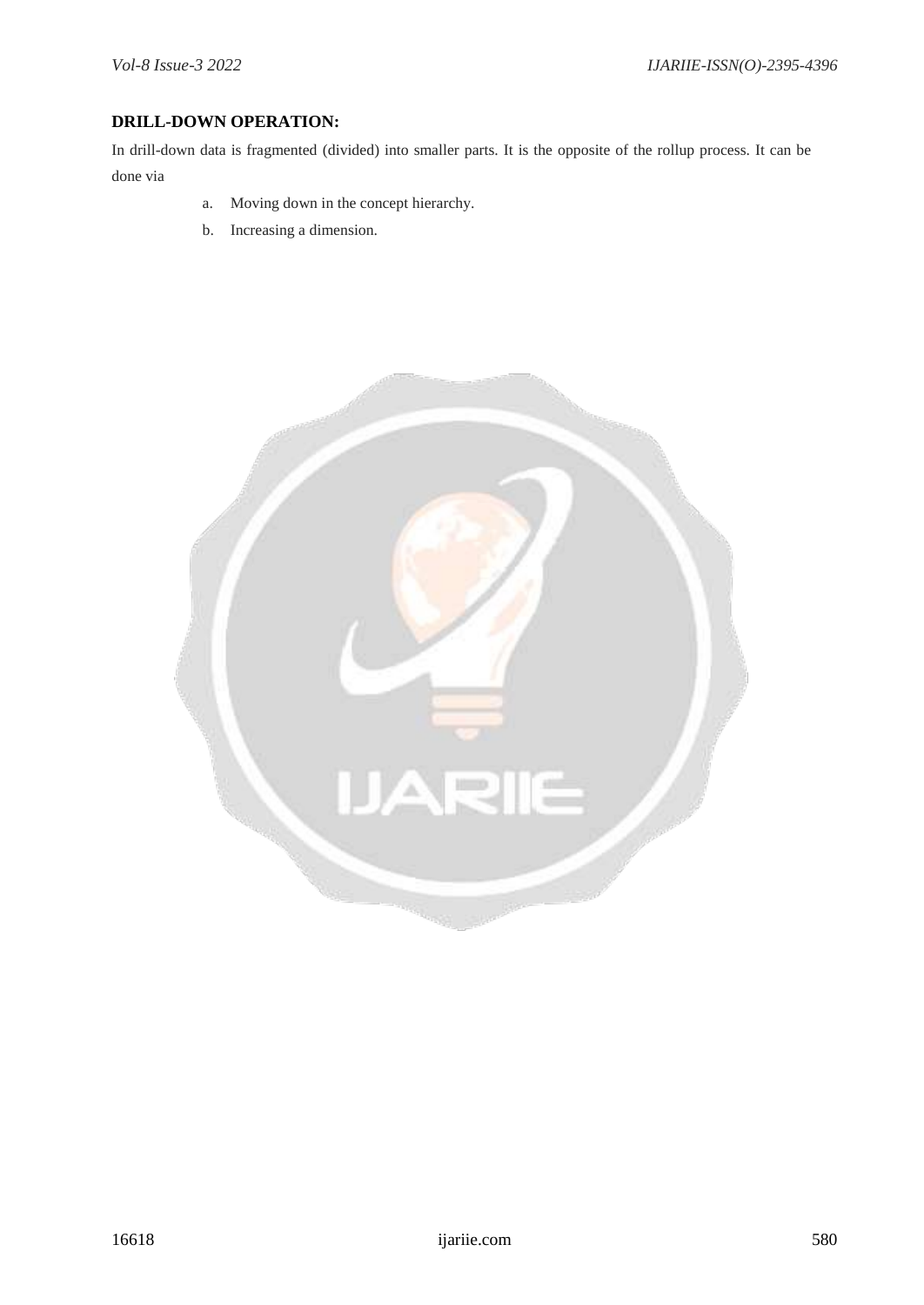Consider the following diagram:

In this overview section, drill-down operation is performed by moving down in concept hierarchy of **Time dimension (Quarter to Months).**



## **Fig 1.3: Drill-down Operation**

In this example, Quarter Q1 is drilled down to months January, February, and March. Corresponding sales are also registered. i.e. dimension months are added.

# **SLICE OPERATION:**

In this operation, one dimension is selected, and a new sub-cube is created. In the overview section, slice is performed on the dimension **Time (Q1).**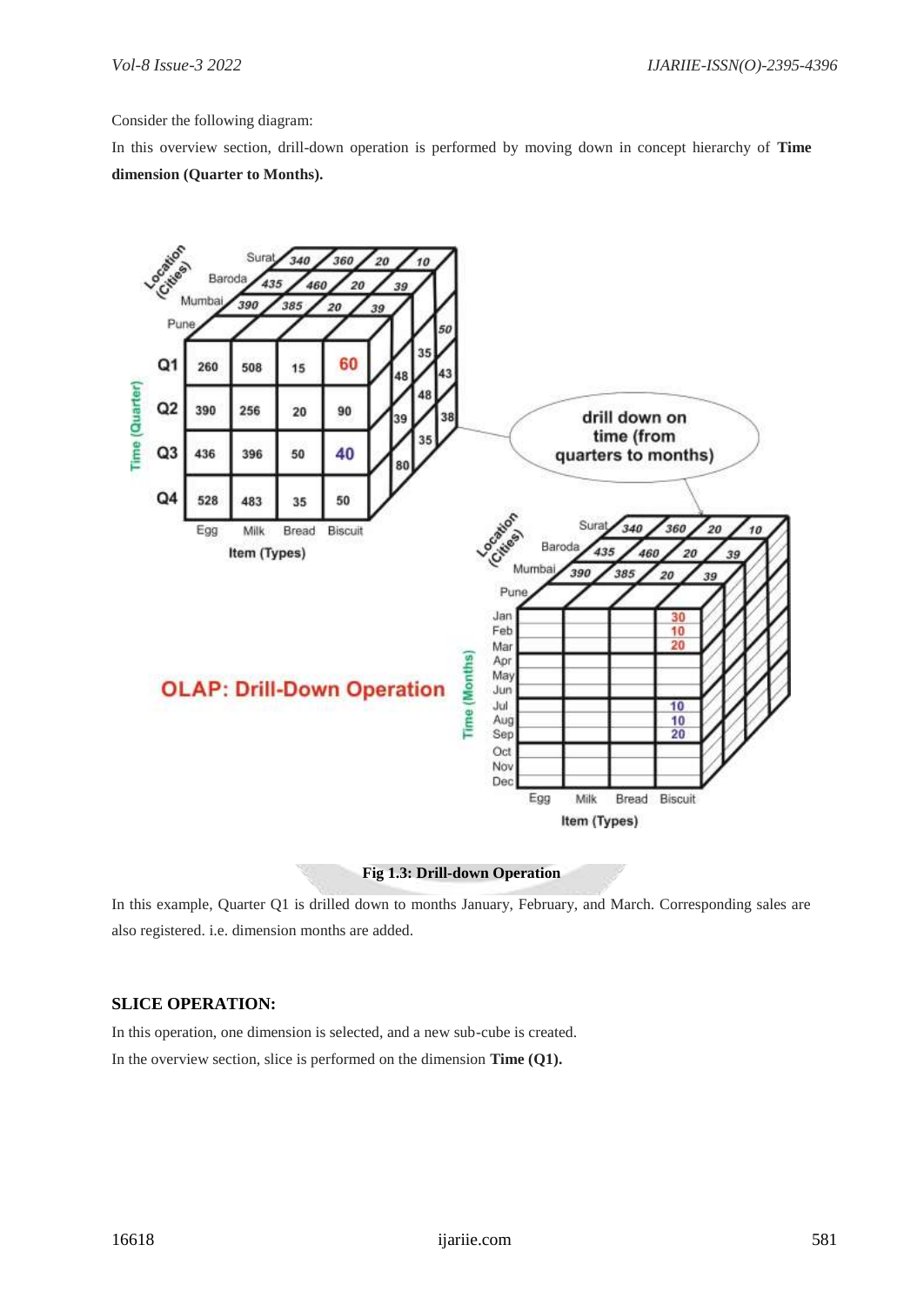

## **Fig 1.4: Slice Operation**

In this example, dimension Time is Sliced with quarter Q1 as the filter.

A new cube is created altogether.

# **DICE OPERATION:**

This operation is similar to a slice.

The difference in dice is that, you can select 2 or more dimensions that result in the creation of a sub-cube. In the overview section, a sub-cube is selected by selecting **Location Pune or Mumbai and Time Q1 or Q2.**



**Fig 1.5: OLAP Dice Operation**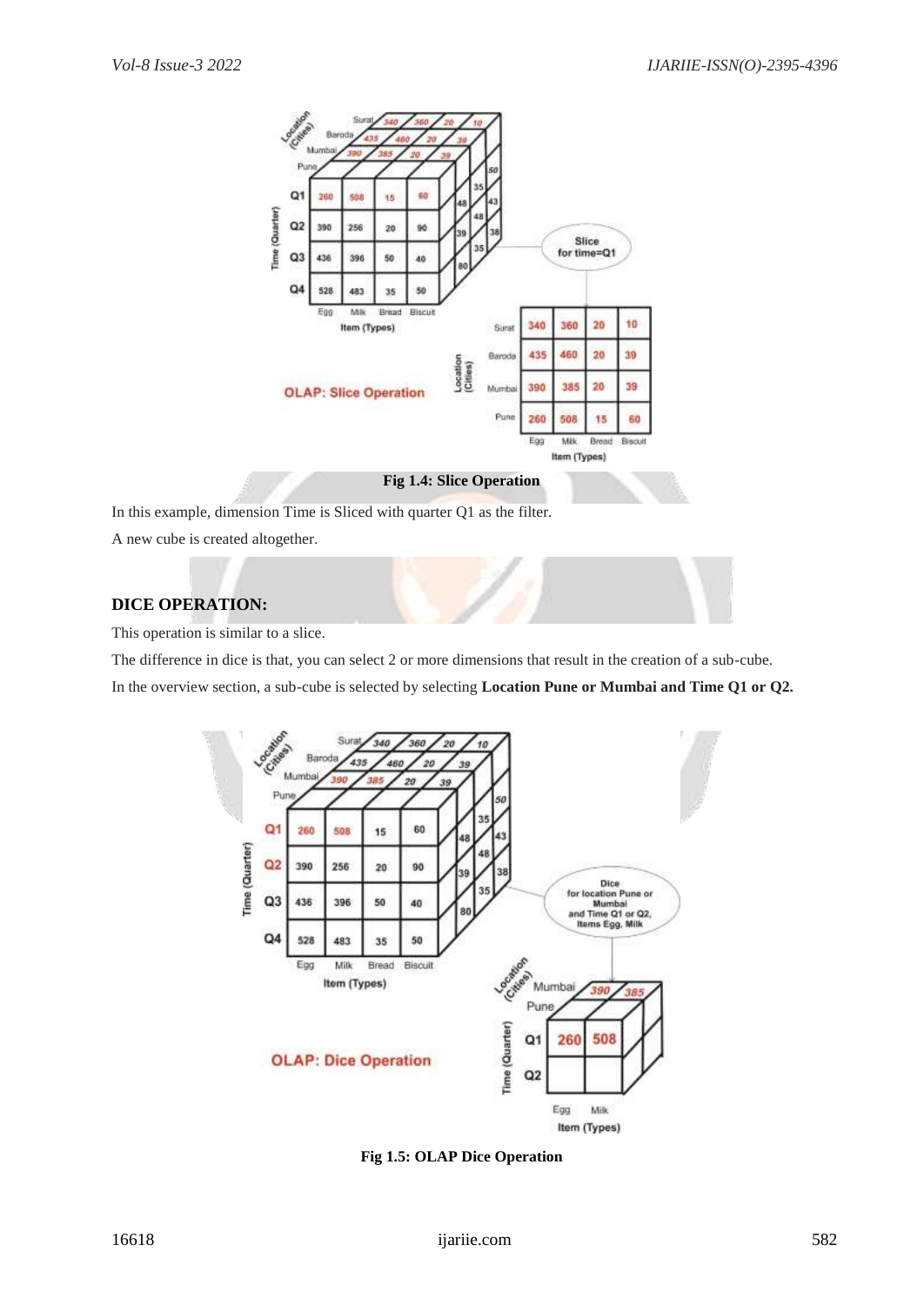# **PIVOT OPERATION:**

In Pivot operation, [3] you rotate the data axes to provide a substitute presentation of data.

In this overview section, a sub-cube obtained after Slice operation performing Pivot operation gives a new view of that slice.



## **ADVANTAGES OF A OLAP CUBE**

- 1. Pre-calculate and pre-aggregate [6] the data.
- 2. OLAP is a platform for all type of business includes planning, budgeting, reporting, and analysis.
- 3. Information and calculations are consistent in an OLAP cube.
- 4. Quickly create and analyze "What if" scenarios
- 5. Easily search OLAP database for broad or specific terms.
- 6. OLAP provides the building blocks for business modeling tools, Data mining tools, performance reporting tools.
- 7. Allows users to do slice and dice cube data all by various dimensions, measures, and filters.
- 8. It is good for analyzing time series.
- 9. Finding some clusters and outliers is easy with OLAP.
- 10. It is a powerful visualization online analytical process system which provides faster response times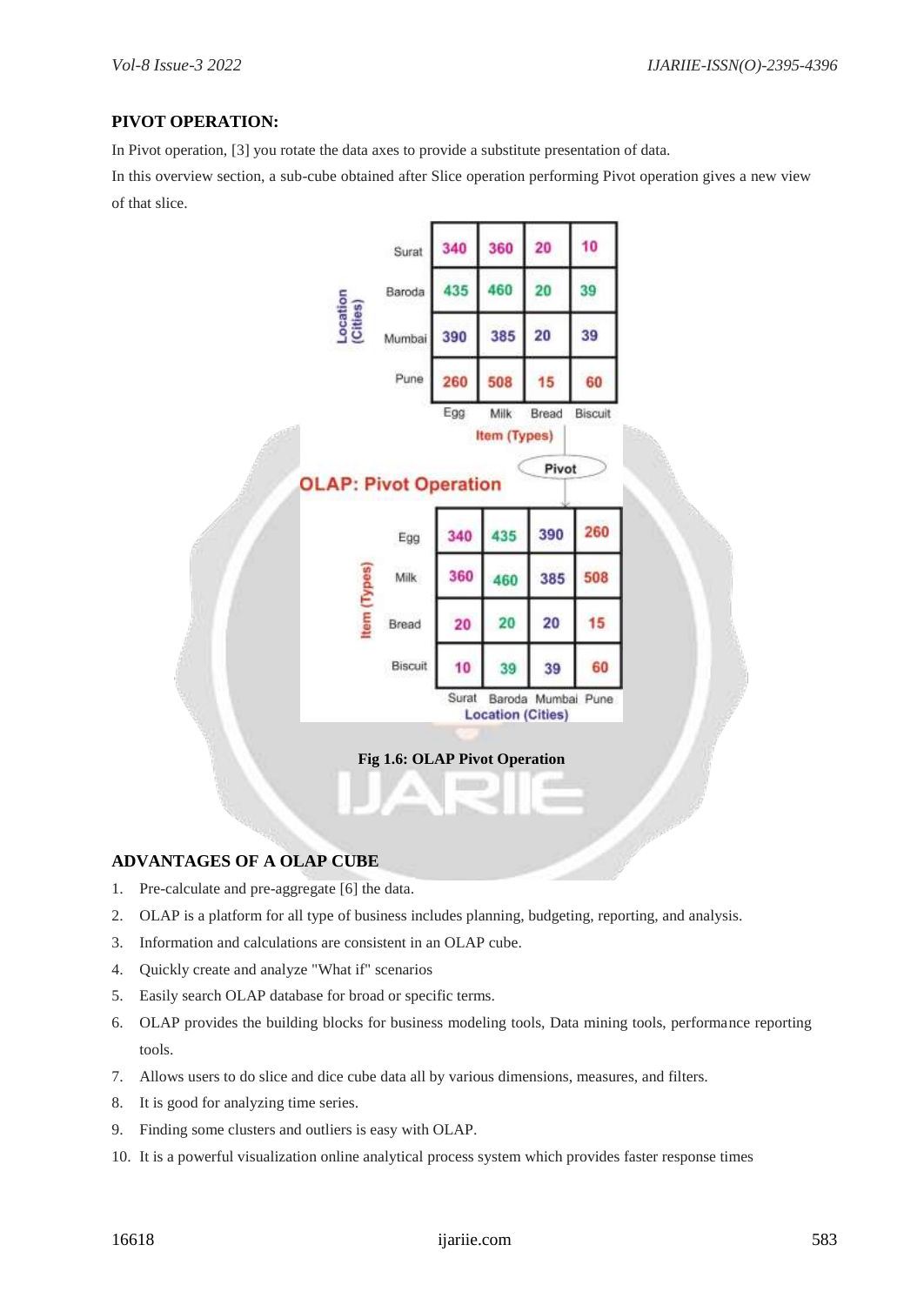# **APPLICATIONS OF OLAP CUBE**

## 1. Airline:

Analysis of crew assignments, flight data, flight routes, fairs.

#### 2. Banking:

Analysis of customer data, transactions, loans, accounts, KYC.

## 3. Healthcare:

Generate patient's treatment reports, share data with tie-in insurance companies, medical aid services, etc.

4. Public sector:

In the public sector, data warehouse is used for intelligence gathering. It helps government agencies to maintain and analyze tax records, health policy records, for every individual.

5. Investment and Insurance sector:

In this sector, the warehouses are primarily used to analyze data patterns, customer trends, and to track market movements.

## 6. Retail chain:

In retail chains, Data warehouse is widely used for distribution and marketing. It also helps to track items, customer buying pattern, promotions and also used for determining pricing policy.

7. Telecommunication:

A data warehouse is used in this sector for product promotions, sales decisions and to make distribution decisions.

8. Hospitality Industry:

This Industry utilizes warehouse services to design as well as estimate their advertising and promotion campaigns where they want to target clients based on their feedback and travel patterns.

# **CONCLUSION**

OLAP cube is efficiently used to analyze the business data, helpful for decision making as data is pre calculated and pre aggregated and can be used in many sectors like education, manufacturing, banking, etc.

# **REFERENCES**

[1] Jarke, M., M. Lenzerini, Y. Vaasssiliou, P.Vassiliadis, "Fundamentals of Data Warehouse," 2000.

[2] Sarawagi S, Agarwal R, Gupta A, *Computing Data cube*, 1996

[3] Chaudhari, S., U. Dayal, *An overview of Data Warehousing and OLAP Technology*, 1997

[4] Inmon, W.H., Building the Data Warehouse. John Wiley, 1992.

[5] Codd, E.F., S.B. Codd, C.T. Salley, "Providing OLAP (On-Line Analytical Processing) to User Analyst: An IT Mandate." Available from Arbor Software's web site [http://www.arborsoft.com/OLAP.html.](http://www.arborsoft.com/OLAP.html)

[6] Chaudhuri S., Shim K. "Optimizing Queries with Aggregate Views", Proc. of EDBT, 1996.